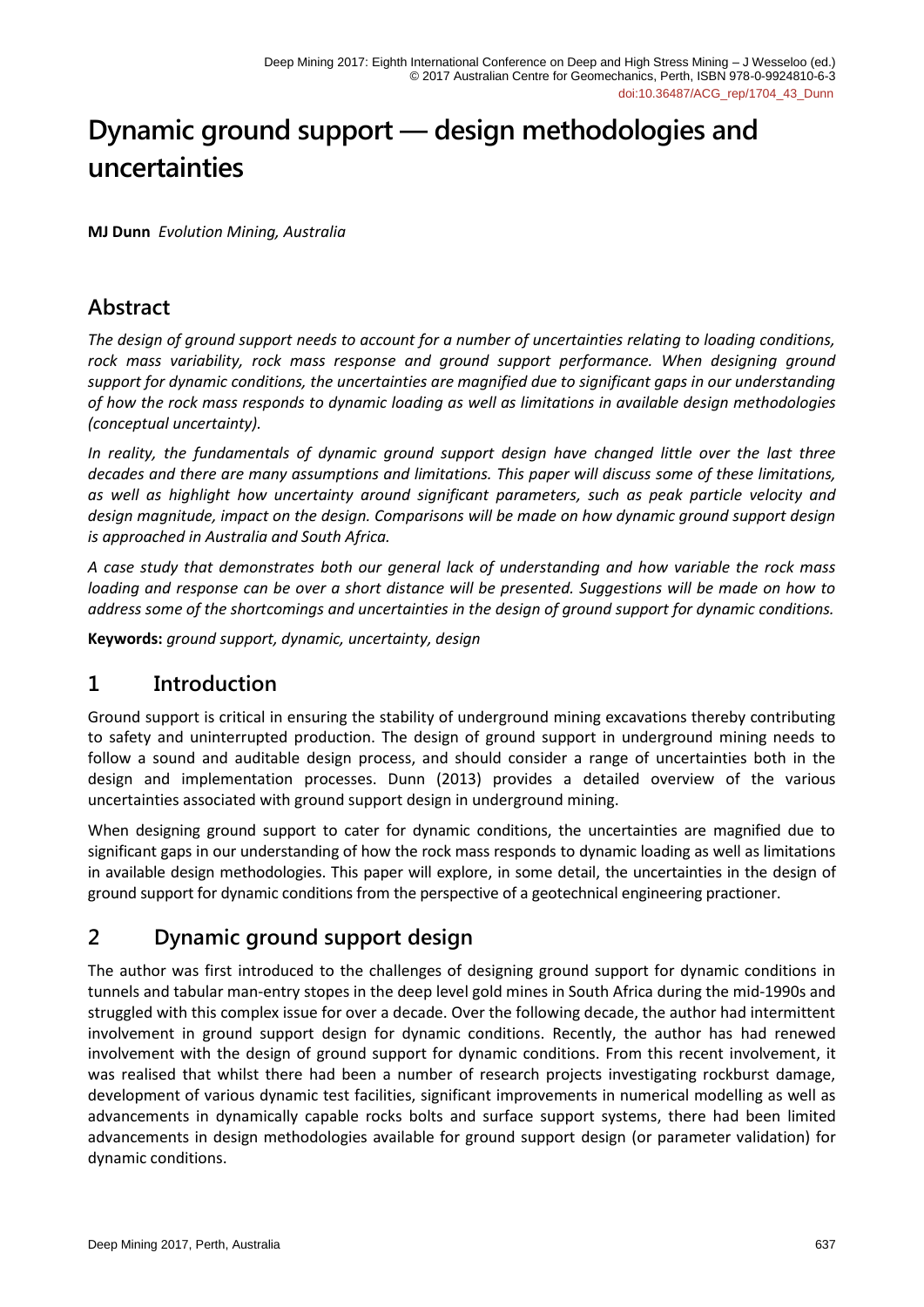The design of ground support for dynamic conditions is based on the assessment of energy absorption based on the kinetic and potential energy method described in 'An Industry Guide to Methods of Ameliorating the Hazards of Rockfalls and Rockbursts' (Anon. 1988), which was based on earlier publications (Wagner 1984; Roberts & Brummer 1988). This method was described in more detail in the 'Canadian Rockburst Support Handbook' (Kaiser et al. 1996), which is considered the 'go to' reference on this topic. This is a widely used method, based on simple mechanics related to the ejection of a block of rock from the back or walls of an excavation.

Kaiser et al. (1996) define three main failure mechanisms and provides a method to cater for these. The three failure mechanisms are as follows:

- Strainbursts seismically triggered (initiated by mining-induced stress change) and dynamically loaded (a remote seismic event triggers and adds energy to the strainburst); these are also referred to as self and remotely triggered strainbursts, respectively.
- Seismic shakedown.
- Seismic ejection.

The most commonly applied component, in the author's experience, is for the assessment of seismic ejection; the energy absorption requirement ( $E_a$  in units of kJ/m<sup>2</sup>) of ground support under dynamic loading is calculated as follows:

$$
E_a = (1/2 \text{ m}v^2) + q \times m \times g \times d \tag{1}
$$

where:

- m = Mass of potentially ejected rock.
- v = Ejection velocity.
- g = Acceleration due to gravity.
- q = Direction factor.
- $d =$  Stopping distance.

This method has a number of shortcomings and these have been highlighted and discussed by Mikula (2012), and Potvin and Wesseloo (2013), amongst others. The main shortcomings listed by Mikula (2012) are as follows:

- Calculations use the square of ejection velocity, so errors in the value of velocity are compounded; the actual ejection velocity is usually unknown.
- The method suggests that wall support requirements will be less than backs, as the potential energy change for wall ejection is zero.
- The method is dependent on assumptions for size and thickness of failure.
- The method does not account for damage mechanisms other than pure ejection e.g. assumes axial loading and does not consider shear.
- Momentum change should also be included. Momentum change equates arithmetically to the product of the component load and the impulse duration. A rigid scheme with shorter impulse duration will need to withstand a higher load to meet the momentum demand.
- Common practice has been to assume, as an input for this method, the displacement (d) of the block that is ejected, then calculate energy changes and select a ground support scheme that will survive those energy changes. However, this approach is incorrect as d should be an output resulting from the interaction of the ground support scheme with the damaging excitation.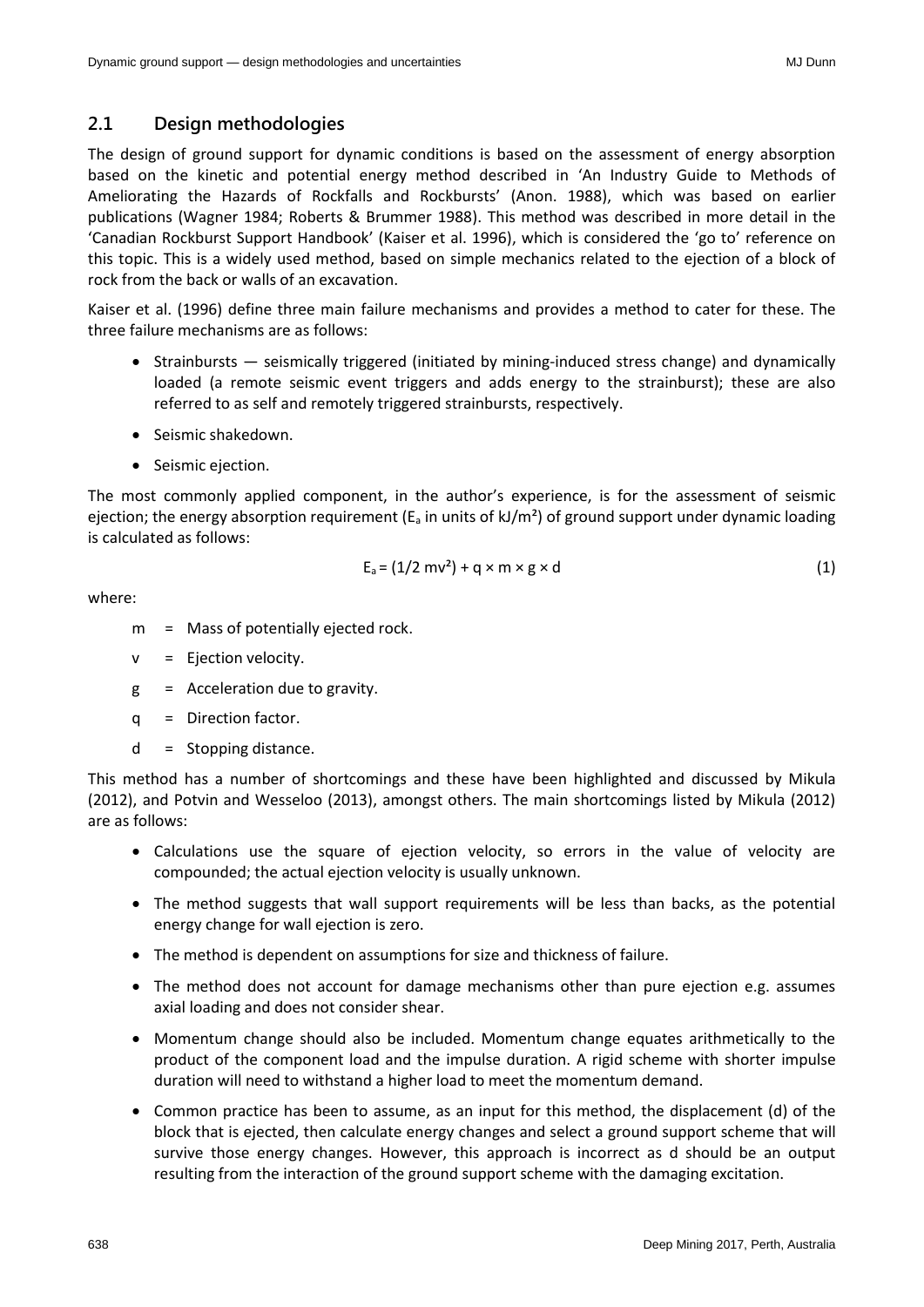• Interaction of the scheme with the rock will change the kinetic energy demand. To illustrate this, consider that as movement develops during an event, some support types (e.g. fibrecrete) apply restraint at small displacement, while others (e.g. mesh) do not respond to the displacement until it has become substantial.

Uncertainty, with respect to size and thickness of failures, can be reduced if there are sufficient high quality survey data from previous rockbursts. By using detailed observations and instrumentation, it is also possible to calibrate numerical models to provide a more reliable estimate of the possible failure thickness.

Recently, Kaiser and Cai (2013a, 2013b) suggested that it was time to rethink some of the assumptions when designing ground support for burst-prone ground. They noted four main areas that needed attention:

- The assumed direct relationship between ground motion (ejection energy) and yielding support demand is overly simplistic. Overstressed and highly strained, brittle rock breaks into cohesionless blocky ground; it can bulk gradually or suddenly, resulting in large deformations. While the solution may be the same, i.e. a need for yielding bolts, the design criterion is not energy demand but strain or displacement demand.
- Damage in mining excavations is mainly due to seismically triggered strainbursts or falls of ground; the load or deformation demand should be independent of the source characteristics but entirely dependent on the locally releasable energy. Hence it is more important to maintain a Factor of Safety (FS) that influence strainbursts (stress level, mining system stiffness, depth of stress fracturing or depth of failure) and factors that influence falls of ground (geological structures, extent of rock mass fracturing, etc.). The effect of ground motions with respect to support design and energy demand requirements may be overrated.
- Only for excavations very close to a large fault-slip event will the dynamic loading impact dominate over the demand from locally stored energy. In this case, damage will be affected by the dynamic load imposed by the event as well as by the energy transferred from the event, and the commonly adopted relationships between ground motion intensity and support energy capacity are applicable.
- Actual and design ground motions are not identical; the former are affected by radiation patterns and wave transmission modifiers and are needed for forensic analyses, whilst the latter are needed for design, i.e. it is necessary to estimate ground motions that could damage an excavation.

Alternatives to this method are complex numerical modelling (Lilly et al. 2013), but most mines do not have sufficient information to confidently apply this approach. Empirical methods can also be applied; these include rockburst simulation using blasting (Heal & Potvin 2007), excavation vulnerability potential (EVP) methods using mXrap (Harris & Wesseloo 2016) and empirical design charts (Mikula 2012). At this stage, rockburst simulation using blasting has a number of logistical difficulties and weaknesses and is not a practical design tool. Aspects of the EVP method are applied at some mine sites, specifically the probabilistic determination of peak particle velocity (PPV). The use of empirically derived design charts, as described by Mikula (2012), cannot be widely applied as the database at many mines is too limited to be considered reliable, however, efforts to expand and improve databases should be continued.

### **2.2 Dynamic ground support in Australia and South Africa**

#### **2.2.1 Australia**

In broad terms, the following approach is applied when using the kinetic and potential energy method for ground support design under dynamic loading and seismic ejection conditions:

- A design event magnitude is estimated based on statistical hazard analysis.
- A critical distance between the design event (source) and the excavations is assumed, or back analysed.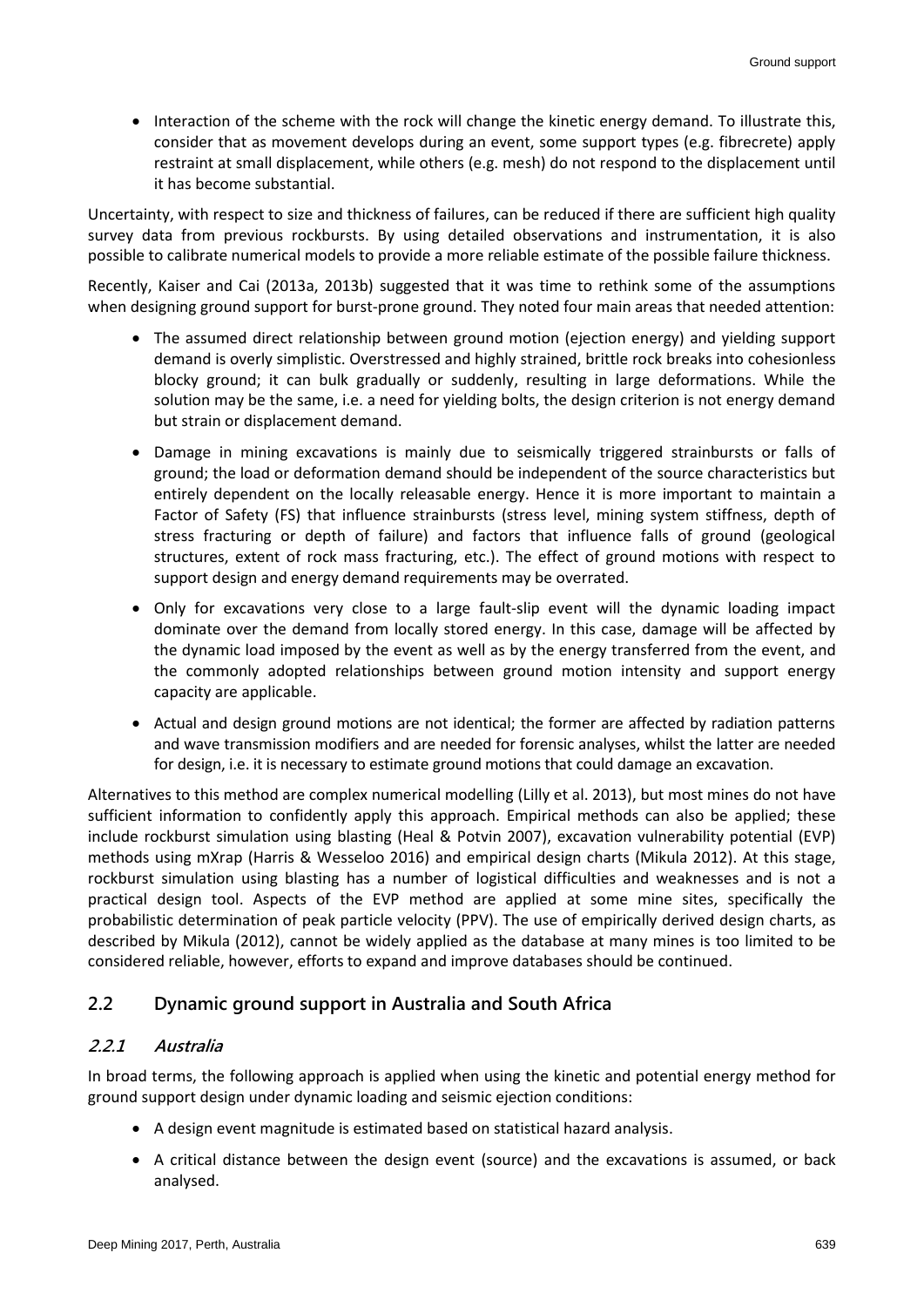- Using either generic scaling law or a site specific scaling relationship for PPV, the PPV is estimated using the design magnitude and critical distance.
- A site amplification factor is applied (typically in the range one to three) to calculate the ejection velocity.
- The ejection thickness is generally estimated based on observations of previous incidents or from observed failures in the excavation walls.
- A Factor of Safety between 1.5 and 2.0 is applied to account for input parameter uncertainty.

Whilst there is normally a reasonable basis for estimating the design magnitude, the assessment of the distance from the source and the site amplification factor is challenging.

#### **2.2.2 South Africa**

In South Africa, the approach to the design of dynamic ground design follows a similar approach with a few differences or simplifications.

- Generally, an ejection velocity of 3 m/s is assumed, although in some cases a lower value may be justified. Measurements at several mine sites confirmed that this was a reasonable ejection PPV value for design purposes (Milev & Spottiswoode 2005).
- The 95% cumulative thickness of ejections from previous rockburst incidents; given the high frequency of occurrence of rockbursts, data is readily available.
- A Factor of Safety between 1.5 and 2.0 is applied to account for input parameter uncertainty.

The simplification of the methodology in South Africa takes away some decisions on the design event magnitude, critical distance and the amplification or site factor. This approach reduces the engineers' ability to optimise ground support when smaller magnitude design events are expected or when seismicity is specifically associated with geological structures that are large distances away from excavations.

As it does not account for the 5% of the worst conditions, it is unlikely that the 95% cumulative thickness would be acceptable in Australia under the 'as low as reasonably practicable' principles that are generally accepted.

#### **2.3 Uncertainties in dynamic ground support design**

The term 'uncertainty' is loosely applied in geotechnical engineering and is used to describe natural variability as well as a lack of data, knowledge and understanding. Baecher and Christain (2003) distinguish between uncertainty related to natural variations in time and space (randomness) and uncertainty related to lack of understanding or knowledge. These are referred to as aleatory and epistemic uncertainty respectively by Kiuregihain and Ditevsen (2009, in Hadjigeorgiou & Harrison 2011). Brown (2007) concluded that there are two general types of uncertainty:

- Parameter uncertainty what we know we do not know (i.e. aleatory uncertainty).
- Conceptual uncertainty what we do not know we do not know (i.e. epistemic uncertainty).

In the design of ground support for dynamic conditions there are all the usual parameter uncertainties (aleatory) relating to variability in the intact rock strength and the rock mass quality, as well as variability with respect to geological structures (orientation, continuity, shear strength etc.) and unknown structures. These uncertainties arise from: natural variability in the geological environment, lack of data, errors in collecting data, errors in testing, errors in analysis and interpretation, etc.

There have been a number of studies (Durrheim et al. 1997; Heal et al. 2006) that highlight and identify factors that contribute to rockbursts; but there are still uncertainties related to the rock mass response to the extraction sequence and how the excavation geometry and dimensions contribute to rockbursts.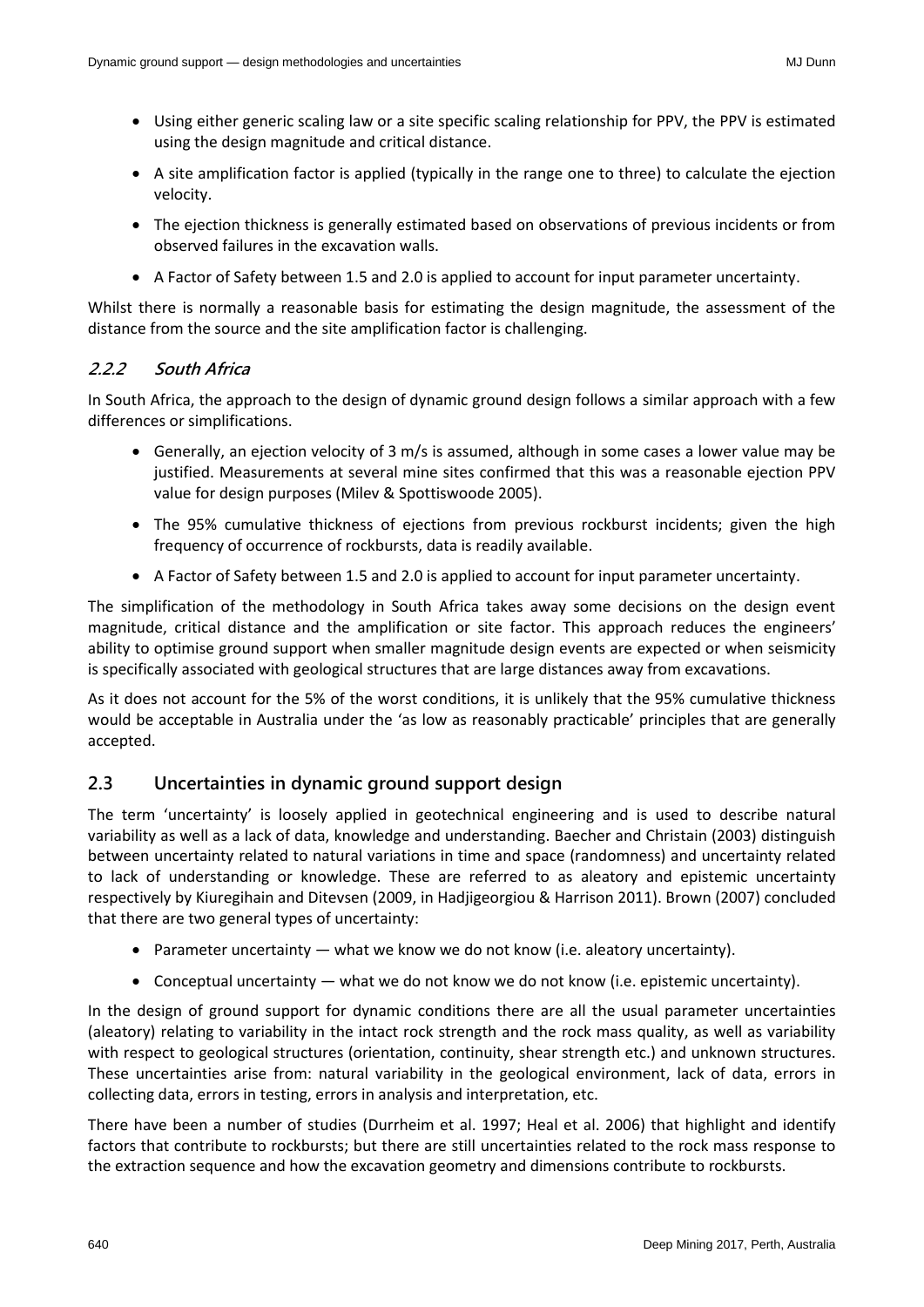There are also uncertainties related to how different support elements (bolts and surface support) interact with each other and how they interact individually and as a system with the rock mass.

There are also uncertainties associated with future seismic event locations, expected maximum magnitude, PPV variation, and site amplification factor. In addition to the known uncertainties, there are likely to be several unknown uncertainties (epistemic) and this is demonstrated by the following example.

Sometime ago, the author was involved in a rockburst investigation on a deep level South African gold mine. A local magnitude 2.2 seismic event occurred on a geological structure resulting in significant rockbursting, approximately 120 m away from the source location. Damage was associated with two tunnels, a return airway (RAW) and the main haulage. The tunnels were sited approximately 2,250 m below surface and about 100 m below the stoping horizon; this was sufficiently far away from the stoping front for the tunnels not to be directly influenced by stress changes associated with stoping. The two tunnels were parallel to each other and were spaced 18 m apart with dimensions of 3.5 by 3.0 m.

The rock mass was typical for Witwatersrand quartzite with a uniaxial compressive strength in the range of 180 to 220 MPa. Bedding planes and joints were present. Typical of this environment, there was a well-defined fracture zone of ~2 m thickness around the tunnels. The virgin principal stress (pre-development) is vertical and in the region of 60 MPa; stresses around the excavation would be significantly higher resulting in the well-defined fractured or failed zone.

The RAW was supported with primary support, which consisted of 1.5 m long mechanically anchored rockbolts on a 1.5 by 1.5 m pattern; no surface support was installed. Damage was scattered seismic induced rockfalls from in between the bolts; the RAW was still serviceable and accessible.

Damage to the main haulage consisted of major bursting (rock mass bulking) and total closure over distance of approximately 88 m. The haulage was supported with the same primary support that had been upgraded with a 50 mm thickness fibre reinforced shotcrete (FRS).

This incident highlighted several issues: firstly, the tunnel with less ground support suffered less damage, secondly, there was a huge difference in the observed damage for what should have been similar loading conditions. The obvious question was why? The different response was partially explained by the presence of a dyke that day-lighted along a portion of the northern wall of the main haulage. It could also be argued that the installed support was inadequate for the loading conditions experienced but this does not satisfactorily explain the different rock mass responses.

Thirdly, the severity and extent of damage observed in the main haulage could not be related to any PPV calculated using a scaling relationship. Possibly this was a seismically induced strainburst on a rather large-scale or there was a secondary event triggered by the first event. No evidence of a secondary event could be found, although possibly this was because of the seismic network configuration and limitations.

This incident raised many questions that could not be answered at the time and highlighted the limitations of design methodologies available at the time as well as how much is unknown about rockbursts. The distribution of damaged and undamaged areas was particularly perplexing and has been observed by the author in several other cases.

This has been noted by Hagan et al. (2001) that the severity of rockburst damage often varies greatly over small distances. Other researchers (Spottiswoode et al. 1997; Milev et al. 1999) found that ground motions measured at points about 1 m apart on a stope hanging wall showed variations of up to a factor of five in kinetic energy and this could possibly explain differences in damage.

# **3 Impact of uncertainty on dynamic ground support design**

Whilst there have been some advancement in the development empirical methods for dynamic ground support design (Mikula 2012); these are very site specific and reliant on having sufficient data points to develop a site specific relationship or chart. Advanced numerical modelling is an alternative but most mine sites do not have the capability to do this. Villaescusa et al. (2014) have qualitatively defined the rock mass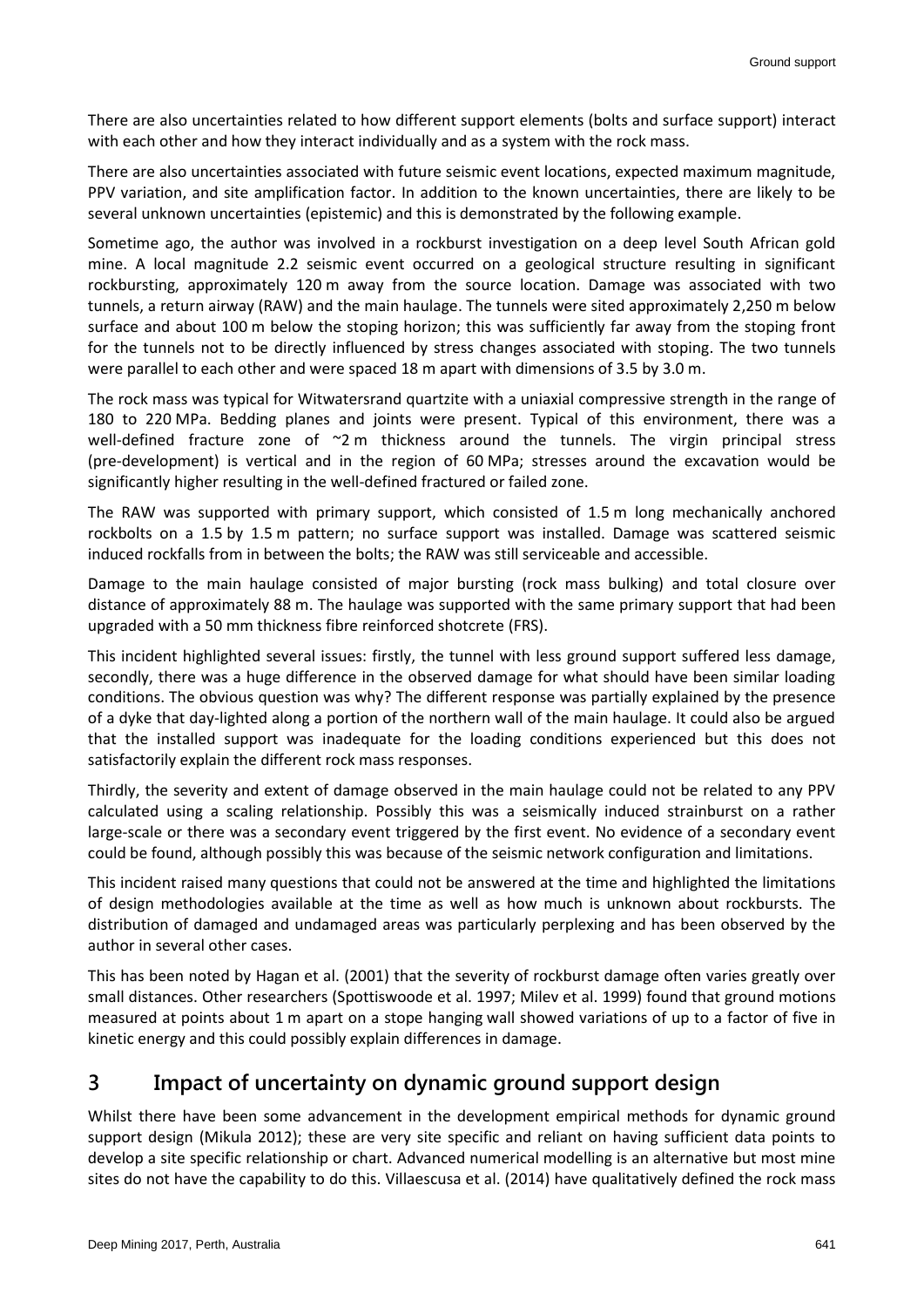demand for highly stressed rocks and have defined displacement and energy absorption criteria for each category. This has been combined with the Western Australian School of Mines reinforcement dynamic capacity database (Player 2012) to create a chart that can be used to assist with the design of ground support for dynamic loading conditions.

The reality is that many mines that experience rockbursts are dependent on the kinetic and potential energy method (Wagner 1984; Kaiser et al. 1996) for dynamic ground support design under ejection conditions. For strainbursting and seismically triggered shakedown mechanisms, the methodologies outlined in Kaiser et al. (1996) are generally used.

#### **3.1 Estimating energy absorption (Ea) demand**

For strainbursting, the method is reliant on assessing the dynamic depth of failure  $(d_f)$  based on numerical assessment of the expected stress conditions and the uniaxial compressive strength of the rock. There are uncertainties and variability associated with both stress conditions and rock mass strength.

When assessing the potential for shakedown, the method is reliant on assessing the PPV that an excavation will be subjected to; this is dependent on the seismic event magnitude and its distance from the excavation.

When designing for the ejection mechanism, the major uncertainties are the ejection velocity, which is a function of the incoming PPV and the site amplification factor. The incoming PPV is a function of the seismic event magnitude and its distance from the excavation. The site amplification factor is used to capture many of the aspects we do not understand about rockbursts.

Although several mechanisms have been proposed for PPV amplification in the fractured zone around an excavation, it is still poorly understood. The degree of amplification appears to be partly dependent on the frequency of the incident seismic wave, the thickness of the broken zone around the excavation and the reflection of the wave from the excavation (McGarr et al. 1981; Kaiser et al. 1996; Potvin et al. 2010).

In Western Australia's mines, the fracture zone is likely to be 2 m or less and this is typical of other Australian mines. Heal (2007) suggests that the site effect in Western Australian mines is more likely to be two or less. A fracture zone of 2 to 3 m is also typical in many South African deep level mines. Kaiser et al. (1996) present the view that those ejection velocities greater than the PPV are likely to occur for only small ejected blocks, but concede that the ejection velocity could be higher due to stored strain energy around the opening also being transferred to the ejected rock.

Mikula and Lee (2007) state that joints are energy sinks and that they slide, grind and absorb incoming dynamic energy; the addition of ground support increases the ability of a jointed rock mass to absorb energy and this could reduce the likelihood of ejection. This further complicates the estimation of ejection PPV.

The incoming PPV is typically based on a far field relationship or scaling law that relates the seismic event magnitude to an estimated PPV at a distance from the source; in many cases a generic scaling law is used or a site specific ground motion prediction equation (GMPE) is developed. In the authors' opinion, a site based GMPE is preferable as it is based on site specific measurements. These equations are based on a statistical fit to PPV measurements at points in a number of boreholes. Whilst based on far field assumptions, improvements have been made to better estimate the PPV closer to the source.

As the GMPE is a statistical fit, variations can be expected and this is reflected in the standard deviations for the GMPE and the various coefficients. Typically, the GMPE is applied in a deterministic manner and is defined for a specific level of confidence; this implies that the PPV could be higher or lower than the confidence level value. Higher PPV values are problematic and this uncertainty should be accounted for in the design process.

The impact of uncertainty or variability for design event magnitude, critical distance, and amplification factor and ejection thickness is shown in Table 1. For these examples, the following inputs have been used:

• A typical mine site GMPE has been used with the mean PPV and a PPV plus 20% (representing the standard deviation (SD)) applied.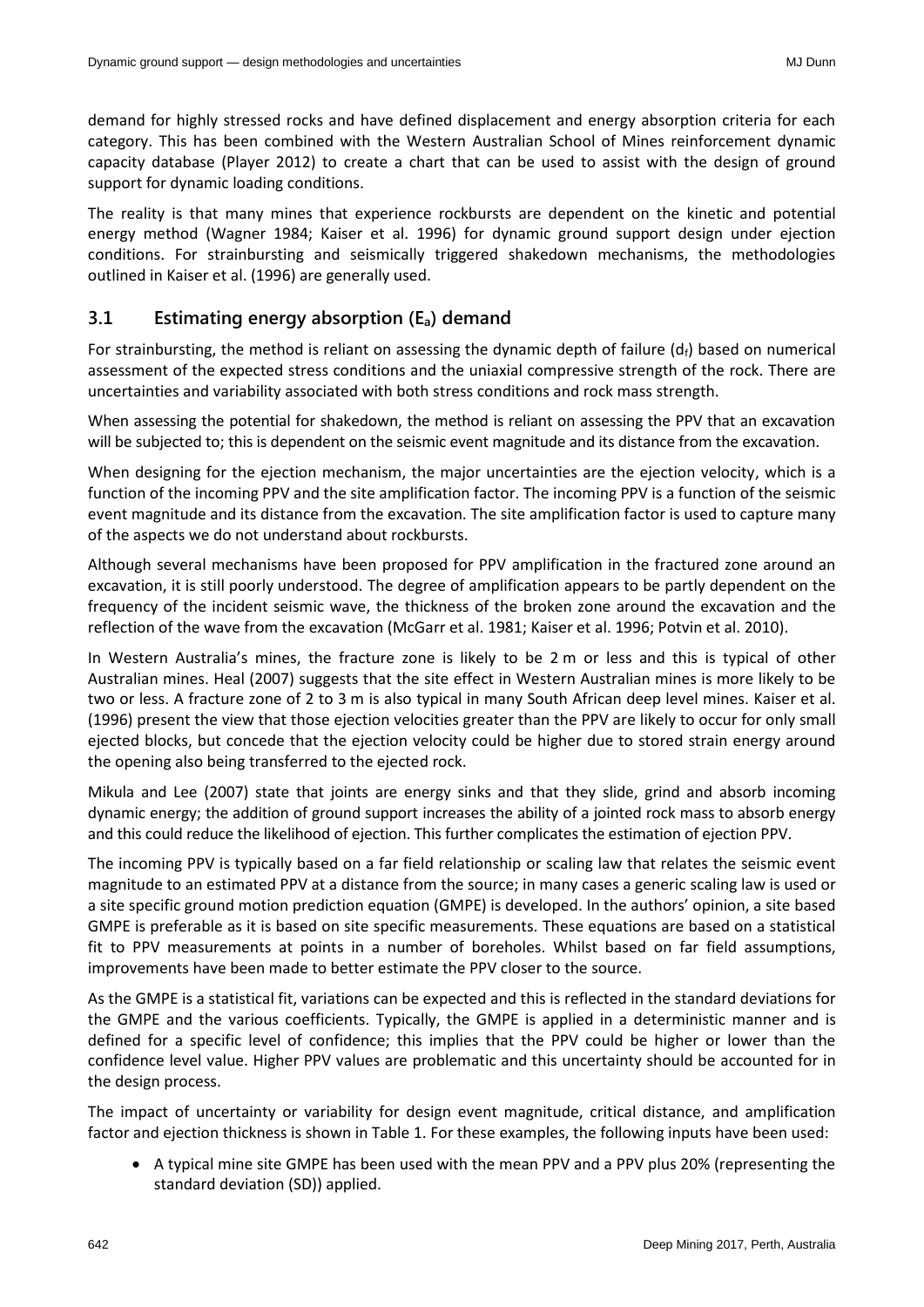- Amplification factors of two and three.
- Ejection thicknesses of 1 and 2 m.
- Gravitational acceleration (g) of 9.81 m/s<sup>2</sup>.
- A direction factor of one was applied.

|  |  | Table 1 Summary of required $E_a$ for a range of scenarios with FS shown in brackets |
|--|--|--------------------------------------------------------------------------------------|
|  |  |                                                                                      |

| Design magnitude (ML)                                                                             | 2.3          |           | 2.6       |           |  |  |  |
|---------------------------------------------------------------------------------------------------|--------------|-----------|-----------|-----------|--|--|--|
| Distance from source (m)                                                                          | 10           | 50        | 10        | 50        |  |  |  |
| $PPV_{mean}(m/s)$                                                                                 | 0.5          | 0.2       | 0.8       | 0.4       |  |  |  |
| $PPV_{+20\%}$ (m/s)                                                                               | 0.6          | 0.22      | 0.96      | 0.48      |  |  |  |
| (1) Ejection PPV <sub>mean</sub> (Amplification factor 2)                                         | $\mathbf{1}$ | 0.4       | 1.6       | 0.8       |  |  |  |
| (2) Ejection PPV <sub>+20%</sub> (Amplification factor 2)                                         | 1.2          | 0.44      | 1.92      | 0.96      |  |  |  |
| (3) Ejection PPV <sub>mean</sub> (Amplification factor 3)                                         | 1.5          | 0.6       | 2.4       | 1.2       |  |  |  |
| (4) Ejection PPV <sub>+20%</sub> (Amplification factor 3)                                         | 1.8          | 0.66      | 2.88      | 1.44      |  |  |  |
| Ejection thickness = 1 m; FS for a 20 kJ/m <sup>2</sup> capacity support system shown in brackets |              |           |           |           |  |  |  |
| $E_a$ Required for Back (kJ/m <sup>2</sup> ) — Scenario (1)                                       | 6.6(3.0)     | 5.5(3.6)  | 8.8(2.3)  | 6.2(3.2)  |  |  |  |
| $E_a$ Required for Back (kJ/m <sup>2</sup> ) – Scenario (2)                                       | 7.2(2.8)     | 5.6(3.6)  | 10.3(1.9) | 6.5(3.1)  |  |  |  |
| $E_a$ Required for Back (kJ/m <sup>2</sup> ) — Scenario (3)                                       | 8.3(2.4)     | 5.8(3.5)  | 13.1(1.5) | 7.2(2.8)  |  |  |  |
| $E_a$ Required for Back (kJ/m <sup>2</sup> ) — Scenario (4)                                       | 9.7(2.1)     | 6.0(3.3)  | 16.5(1.2) | 8.1(2.5)  |  |  |  |
| Ejection thickness = 2 m; FS for a 20 kJ/m <sup>2</sup> capacity support system shown in brackets |              |           |           |           |  |  |  |
| $E_a$ Required for Back (kJ/m <sup>2</sup> ) — Scenario (1)                                       | 13.3(1.5)    | 11.0(1.8) | 17.5(1.1) | 12.3(1.6) |  |  |  |
| $E_a$ Required for Back (kJ/m <sup>2</sup> ) — Scenario (2)                                       | 14.5(1.4)    | 11.2(1.8) | 20.5(1.0) | 13.1(1.5) |  |  |  |
| $E_a$ Required for Back (kJ/m <sup>2</sup> ) – Scenario (3)                                       | 16.7(1.2)    | 11.6(1.7) | 26.1(0.8) | 14.5(1.4) |  |  |  |
| $E_a$ Required for Back (kJ/m <sup>2</sup> ) — Scenario (4)                                       | 19.3(1.0)    | 12.0(1.7) | 33.0(0.6) | 16.2(1.2) |  |  |  |

It can be seen that varying these factors can have a significant impact on the required energy absorption. A ground support system with an energy absorption capacity of 20  $kJ/m<sup>2</sup>$  has been assumed and FS have been calculated for each scenario. This demonstrates how variations in ejection thickness and ejection velocity have a significant impact on FS.

#### **3.2 Estimating ground support E<sup>a</sup> capacity**

Whilst we do not completely understand how the support system interacts with the rock mass; geotechnical engineers have to make a number of pragmatic decisions when designing a ground support scheme. Typically, energy absorption inputs for different support types are based on values reported in the literature or on some form of laboratory testing (e.g. Varden et al. 2008; Player et al. 2009; Villaescusa et al. 2013). There are a number of dynamic (drop testing) systems (Hadjigeorgiou & Potvin 2011) that are used to provide these inputs. In addition, there are conventional pull tests for bolts that can be used to describe their load-deformation characteristics. For FRS, tests such as the European Federation of National Associations Representing for Concrete (EFNARC) beam and the round determinate panel can be used to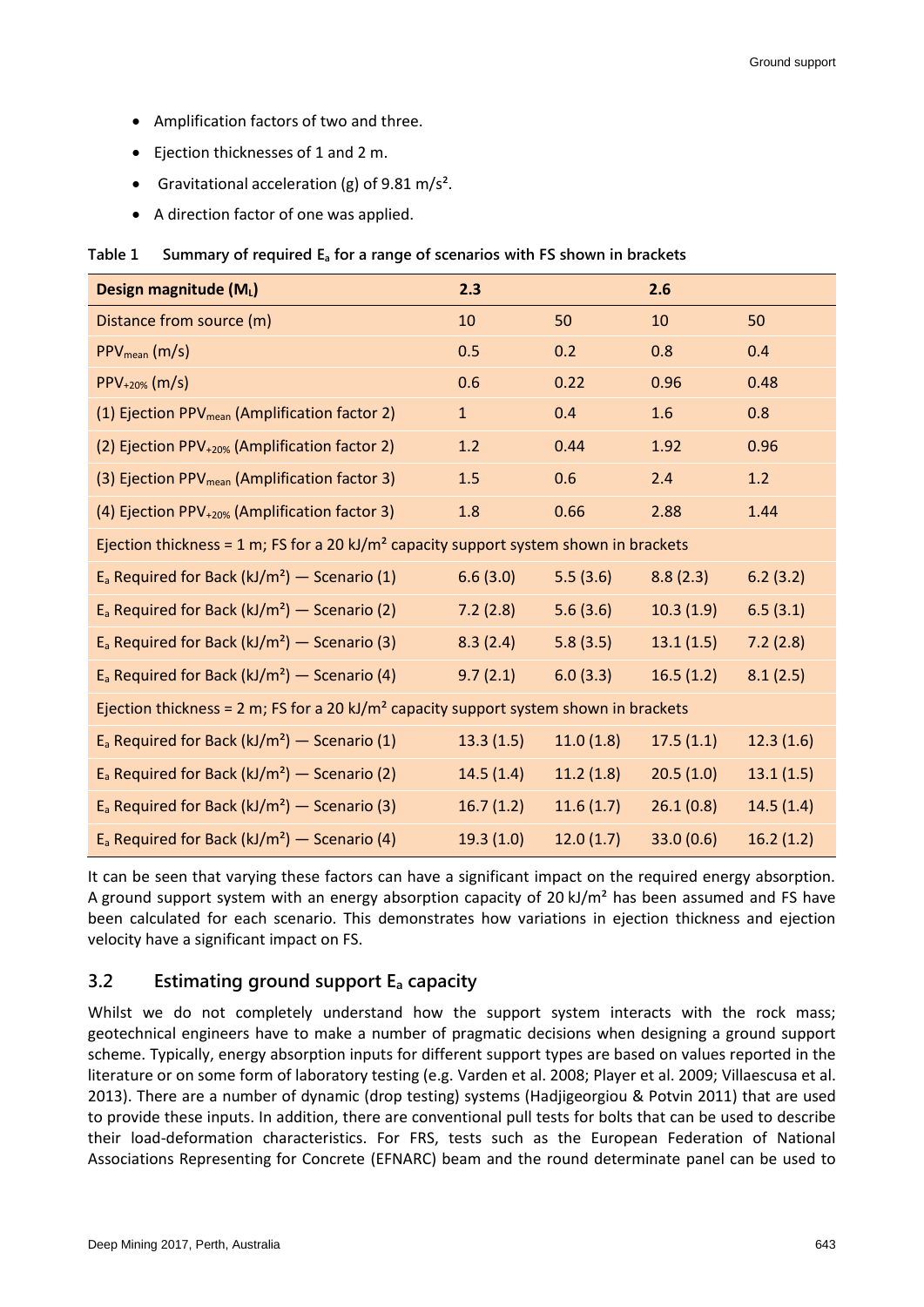assess the energy absorption capacity of FRS, however, because of completely different boundary conditions it is difficult to relate these tests to an in situ FRS lining performance.

Some dynamic drop testing systems are capable of limited testing of ground support systems (e.g. bolts, mesh and shotcrete) but none are capable of testing a complete system that includes surface support connections and overlaps. The loading system is generally simplified (axial loading) and does not reflect the complexities experienced in a rockburst. Generally, this sort of testing can be considered as index testing and provides useful insight into some aspects of how support systems behave and is good for comparison purposes. However, the results are applicable to the specific testing machine setup and loading conditions. Currently, there is no accepted way of converting these index values into design values; also the number of tests are generally limited making it difficult to compile reliable statistics.

Limited underground simulations using blasting have been undertaken to assess how ground support systems behave (Hagan et al. 2001; Haile & Le Bron 2001; Heal & Potvin 2007). Again these simulations are useful and provide some insight into how support systems behave under the test loading conditions; typically much higher frequency waves and introduced gasses are experienced making true comparison to seismic loading questionable. These simulations are difficult to set up and only a small number have been undertaken and no accepted method is available to convert the test results into design values.

Conventional pull testing and data on steel characteristics can be used to assess the likely energy absorption for different types of bolts. However, the majority of this testing is under axial loading conditions and does not adequately consider asymmetrical loading and shear loading.

Whilst there are established methods of assessing the energy absorption capacity of FRS, there are no accepted methods of converting these values into design values. Papworth (2002) related energy absorption to rock mass classes defined by the Q-system (Barton et al. 1974), however, this does not specifically consider dynamic loading. More recently, Joughin et al. (2012) developed design charts relating applied energy absorption at different thicknesses to the EFNARC beam and the round determinate panel testing.

Once you have determined the energy absorption for different support elements using a variety of sources, these need to be combined to determine the system energy absorption capacity. Currently, this is done by summing the energy absorption for individual units and normalising it over the wall area (Scott et al. 2008; Fuller 2010; Drover & Villaescusa 2016). This is a simple and pragmatic approach but is not necessarily correct as it does not take into account the complex interactions between the different elements and it does not consider the weak links such as mesh overlaps. However, no alternative methods are available and this is a reasonable approach, provided consideration is given to factors not explicitly included or understood.

# **4 Catering for uncertainty in dynamic ground support design**

Whilst there is an appreciation that there are many uncertainties associated with the design of ground support for dynamic conditions in terms of both methodology and inputs; geotechnical engineers need to provide practical ground support designs that capture both variability in the input parameters as well as some of the unknowns.

This typically involves the following:

- Using conservative inputs to assess the required energy absorption (demand).
- Using conservative inputs to assess the energy absorption provided by a support system (capacity).
- Applying high Factors of Safety (typically  $FS \geq 2$ ).

When assessing the required energy absorption for the ejection conditions, the potential ejection thickness and ejection velocity have the most significant impact; a brief discussion follows.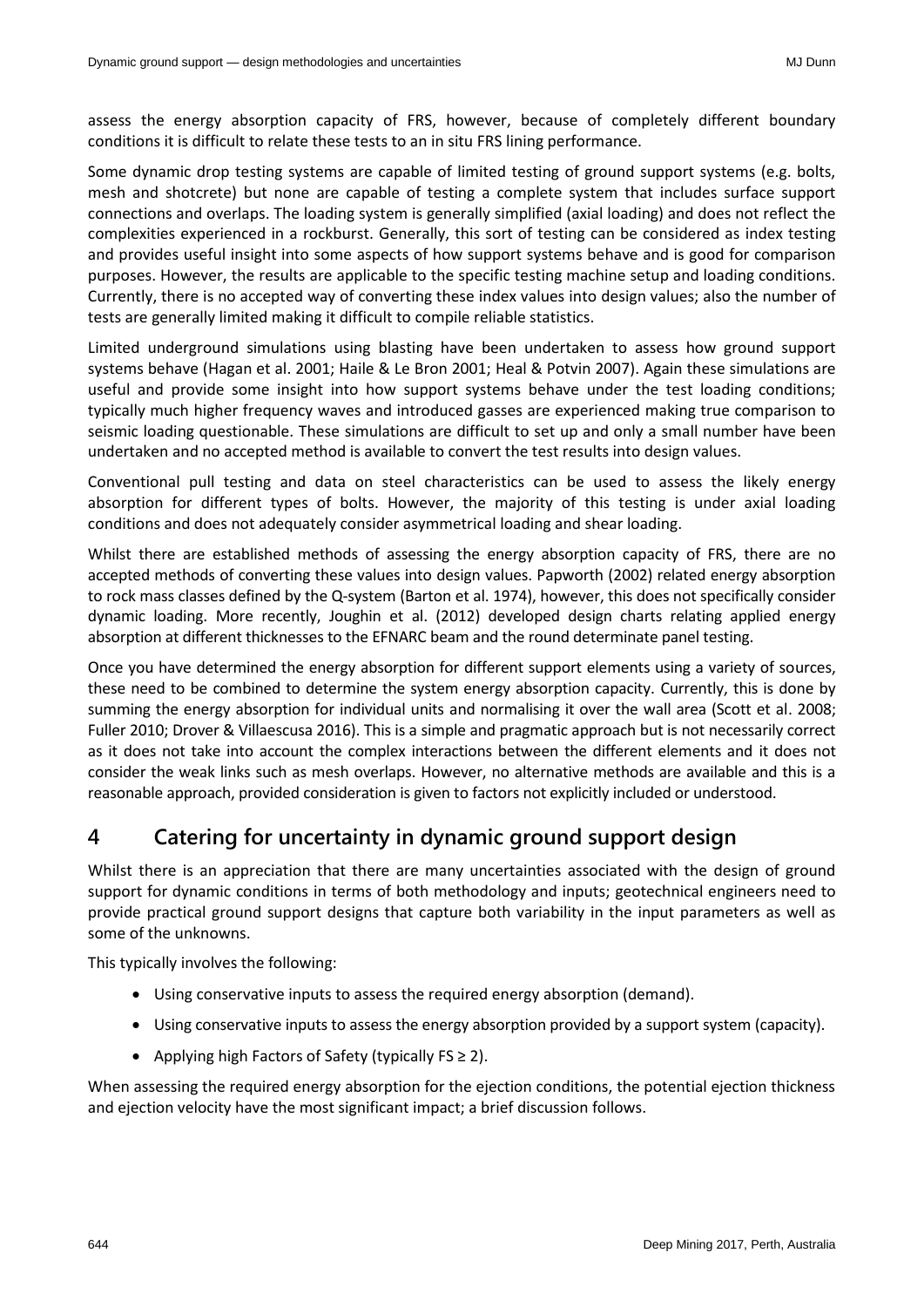#### **4.1 Ejection thickness**

Ejection thickness is typically based on previous experience, observations of the failure depth from drilling or borehole observations, numerical modelling or a combination of these. The potential ejection thickness is used directly in the energy absorption equation but is also used to assess the required rockbolt length. Fuller (2010) outlined the need for longer ground support elements to tie-back the potential failure or ejection zone to a stable anchorage zone. This approach has been applied in several South African deep level gold mines for many years.

The depth of ejection will vary as a function of stress conditions, rock mass strength, excavation geometry, excavation dimensions and presence of structurally controlled wedges or slabs. A conservative worst case ejection thickness can be assigned to cater for all conditions i.e. one value for standard development drives, stope brows, intersections; alternatively ejection thicknesses can be derived for specific excavations and areas.

In order to reduce the uncertainty regarding ejection thickness, it is important to maintain a detailed database of all rockburst damage especially observed ejection thicknesses and the conditions (rock mass, structures, geometry, stress) at the time. The extent of potential failure zones should also be assessed by observations from damage mapping and boreholes, instrumentation and numerical modelling. Ideally, all observations should be used to calibrate numerical models.

#### **4.2 Ejection velocity**

As discussed earlier, the ejection velocity is made up of a number of factors; to reduce the uncertainty a number of approaches can be used. Ideally, a site specific scaling law or GMPE should be developed to estimate the incoming PPV; it is also important to understand what the variability is for the scaling law and what confidence levels should be applied.

To apply the GMPE, it is necessary to define the design seismic event or events, this requires an understanding of what magnitude events cause damage on a particular mine site, the seismic character for different areas of the mine and seismic hazard analysis.

It is possible to define a design seismic event and apply the GMPE in a deterministic manner and come up with a PPV at a distance of interest from the source and this approach is commonly applied. A more suitable method is to develop probabilistic contours or iso-spheres of PPV that can be related directly with the risk assessment method used on a mine; this can be done in with mXrap apps (Wesseloo & Harris 2015) or using Vantage (Institute of Mine Seismology 2016). This approach is based on statistical hazard analysis and has the weakness that it is backward looking.

An improved approach is to develop a calibrated numerical model and to then model or simulate future seismicity using the extraction sequence going forward (Malovichko & Basson 2014). The simulated seismicity can then be used for seismic hazard analyses and for the probabilistic assessment of the ground motion hazard (Malovichko 2016). This approach avoids the issues associated with having to pick a design event and a distance from the source; this method allows a threshold PPV to be expressed as the probability of exceedance within a time period of interest. Typical likelihood classifications used in mining industry risk assessment matrices can be converted into the probabilities of occurrence for different time periods of interest assuming a stationary Poisson process. This approach allows elements of risk-based design to be considered in the design process.

The amplification factor needs to assess through observation and back analysis of rockburst damage trying to calculate the ejection velocity. Several authors (Ortlepp 1993; Drover & Villaescusa 2016) have reported high ejection velocities, although this is not always the case. The type of seismicity also needs to be considered, the amplification on the skin of an excavation is likely to vary dependent on the frequency of the seismic waves. The site amplification factor is probably the most significant uncertainty in the design of ground support for dynamic conditions.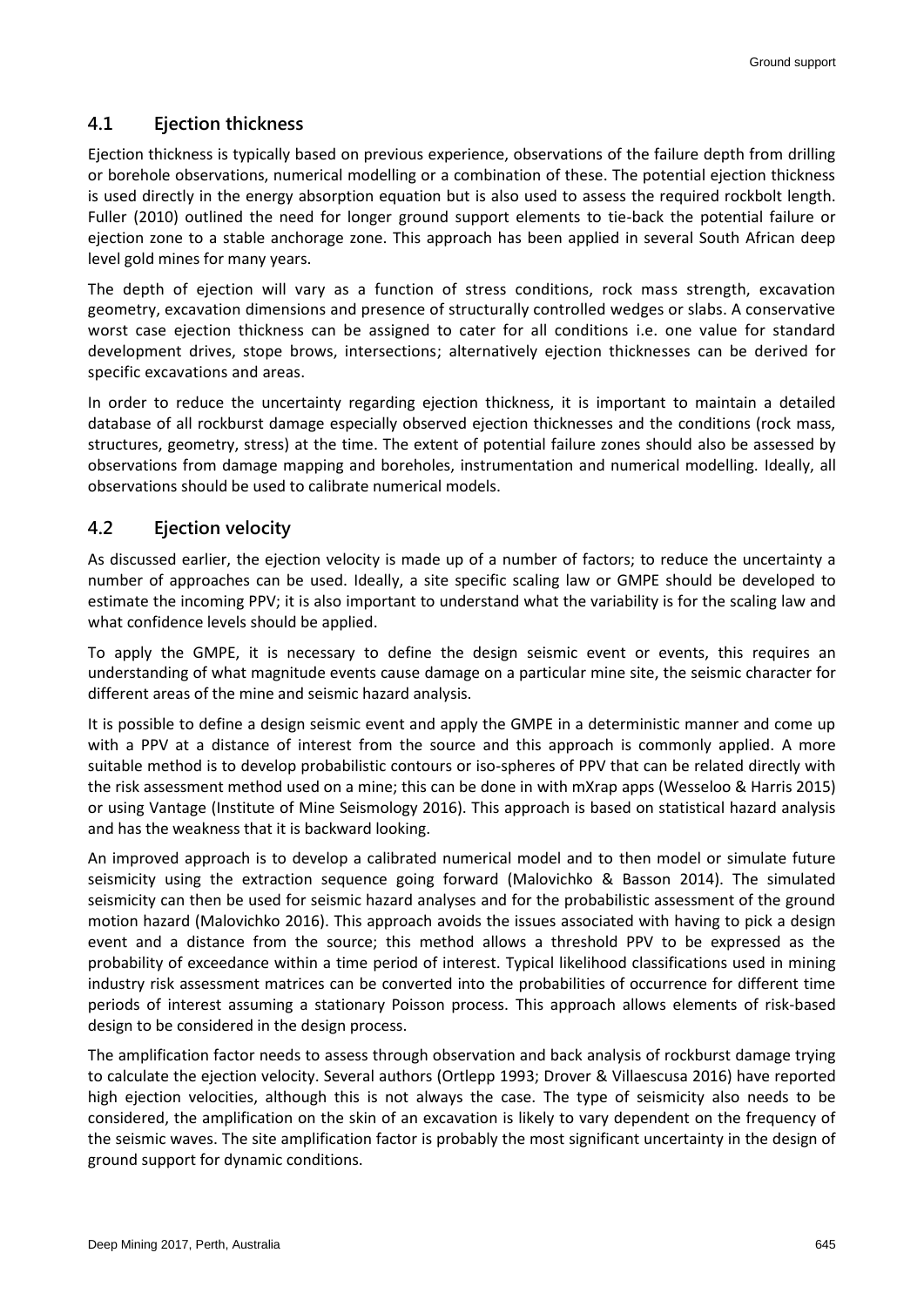### **4.3 Accounting for uncertainty in dynamic ground support design**

Whilst there are a number of ways to assess individual input parameters; the design engineer still needs to make decisions about how the parameter is chosen and could apply one of the following:

- Choosing the mean or median.
- Using confidence levels (e.g. 90, 95 or 99%).
- Using the mean minus one or half a SD.
- Using percentiles e.g. P25 (75% of the data exceeds this value).
- Using a worst case value (can result in overly conservative and uneconomic designs).
- Using a cumulative curves and cumulative value e.g. 95% cumulative value (implies only a 5% likelihood of exceedance).
- Using lower bound, expected and upper bound estimates.

For dynamically capable ground support design, a conservative approach is typically adopted. Irrespective of which method is applied to select design input parameters, there is always an element of engineering judgement required and a level of acceptable risk should be considered in this process.

Typically, a deterministic approach is applied in dynamic ground support design; by using sensitivity analysis it is possible to gain an understanding of how the demand and capacity will vary and how this influences the FS.

Elements of probabilistic design can be incorporated in the numerical modelling of excavations, as well as in the seismic hazard analysis and by estimation of PPV. This can be taken further by the simple application of point estimate method (PEM) to determine the expected value and SD for FS. An explanation of the PEM is not included, as this is well covered in Harr (1996). Using this approach requires a number of simplifying assumptions to be made. An example is shown in Table 2; where the SD for both demand and capacity has been assumed to be 20%. The examples have been calculated for two ground support systems with 20 and 30 kJ/m<sup>2</sup> energy absorption capacities. The demand is based on Scenario 3 (Table 1) for a 2 m ejection thickness (i.e.  $M_L$  = 2.3; PPV<sub>mean</sub> at 10 m from source; site amplification factor of 3).

|                                  | <b>Mean</b> | <b>SD</b> | $+$  | $\blacksquare$ | <b>Mean FS</b> | <b>Expected FS SD FS</b> |      |
|----------------------------------|-------------|-----------|------|----------------|----------------|--------------------------|------|
| Demand (kJ/m <sup>2</sup> )      | 16.7        | 3.3       | 20.0 | 13.4           |                |                          |      |
| Capacity (20 kJ/m <sup>2</sup> ) | 20.0        | 4.0       | 24.0 | 16.0           | 1.20           | 1.25                     | 0.36 |
| Demand $(kJ/m2)$                 | 16.7        | 3.3       | 20.0 | 13.4           |                |                          |      |
| Capacity (25 kJ/m <sup>2</sup> ) | 30.0        | 6.0       | 36.0 | 24.0           | 1.80           | 1.87                     | 0.53 |

| Table 2 |  | Example of FS variation using the PEM |  |  |
|---------|--|---------------------------------------|--|--|
|         |  |                                       |  |  |

This simple example demonstrates how FS varies and provides valuable information on how much the FS can vary; this information also allows for the probability of failure to be calculated. This approach provides information on the design reliability as well as accounting for uncertainty in design inputs. This example was simplified down to two variables, however, as most design calculations are typically done in spreadsheets, it is relatively easy to account for a number of key variables.

It could be argued that undertaking sensitivity or probabilistic analysis is of limited value when the design methodology is flawed. The author is of the view that there are no viable alternative design methods currently available; and there is unlikely to be a significant breakthrough in the short to medium term. Geotechnical engineers have to take a pragmatic approach to the design of ground support for dynamic conditions and this should include improved accounting for variability and uncertainty in key inputs.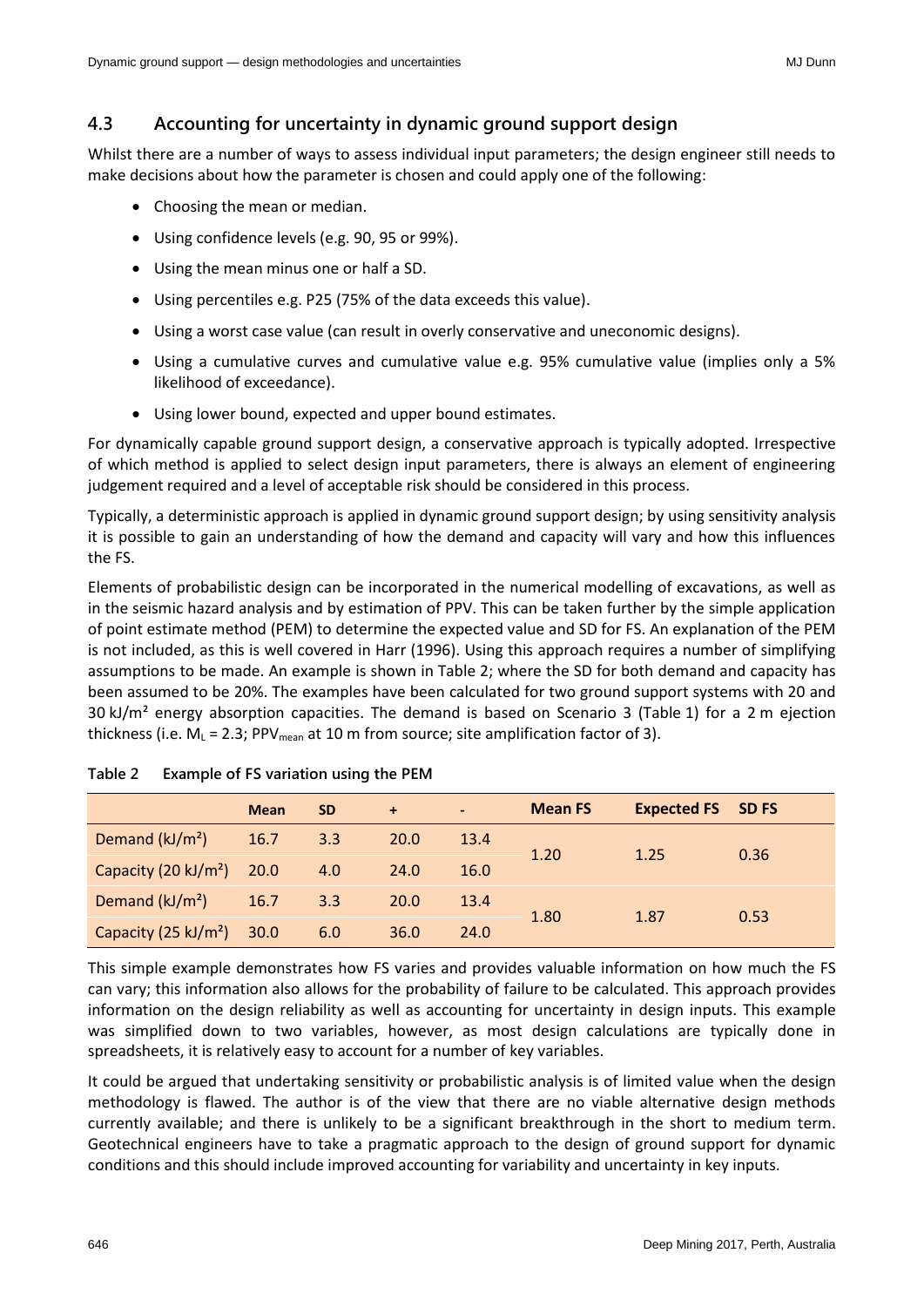# **5 Reducing uncertainty in dynamic ground support design**

To some extent, uncertainties in design ground support for dynamic or rockburst conditions can be reduced by following a rigorous design process and using methods that take into account variability in the input parameters. This includes sensitivity analysis and the use of probabilistic methods. Diligent observation and collection of data from rockburst incidents all assist in reducing uncertainty in the inputs.

Whilst there are many uncertainties in the design of ground support for dynamic or rockburst conditions, the most significant are our lack of knowledge or understanding of: rockburst damage mechanisms including the complex interactions of the ground support systems and rock mass; and PPV at the excavation skin and a reliable means of estimating ejection PPV. A brief discussion of these follows.

#### **5.1 Improving our understanding of rockburst damage**

Understanding the character of mining induced seismicity on a particular mine site or area of a mine is an important component of understanding rockbursts and this is sometimes neglected by geotechnical engineers. There is scope for more collaboration between geotechnical engineers and seismologists.

Kaiser and Cai (2013a, 2013b) have very clearly outlined the need for more detailed forensic analysis of rockburst events and a clearer understanding and categorisation of the types of rockbursts and contribution factors. This increased focus on forensic analysis will undoubtedly close the gap in our understanding and reduce uncertainty.

It is also important to collect data from areas where damage was expected but did not occur; understanding this is just as important as understanding actual rockburst mechanisms. This aspect is often neglected with only minimum amount of focus and attention.

The author believes that there also needs to be more focus on understanding how ground support systems behave under real dynamic loading and rockburst conditions, as well as the interaction with the rock mass. This requires in situ monitoring programmes, which are challenging to implement but needs to be persevered with. Only by improving our understanding of this aspect, can we develop realistic relationships that allow laboratory index testing to be related to design values that reflect the real in situ performance. This will also assist in developing calibrated numerical models.

#### **5.2 Improved understanding of PPV at the excavation skin**

With the widespread implementation of good quality seismic monitoring networks on mines, there has been a significant improvement in the quantity and quality of seismic data available. This has allowed for improved PPV and distance scaling relationship or GMPE. However, this is only part of the solution; and very little work has been done on quantifying PPV at the skin of an excavation. It is known from published case studies (Ortlepp 1993; Drover & Villaescusa 2016) that there are cases where the ejection velocities are higher than the predicted PPV and this has led to the widespread use of the site amplification factor. This site effect will vary with frequency of the vibration and is unlikely to be a single number. In many cases it is based on engineering judgement or less frequently on back analysis.

Technology improvements have resulted in the widespread availability and significant reductions in the cost of both accelerometers and geophones. Accelerometers are widely used in many smart phones, the challenge is to find a way to tap into this ever improving technology and embark on cost-effective and widespread monitoring programmes to actually measure peak ground accelerations that can then be converted to PPV at the excavation skin, allowing engineers to calculate the site amplification factor (measured PPV versus predicted PPV). This would need to be done for a range of geotechnical conditions.

Results would be highly variable but, if you have enough measurements, you can get a distribution and make an informed choice. There are a number of challenges to doing this (Mikula, pers. comm., 24 March 2016):

• Instrumentation (accelerometers) has to be accurate and properly calibrated and managed so that data is believable.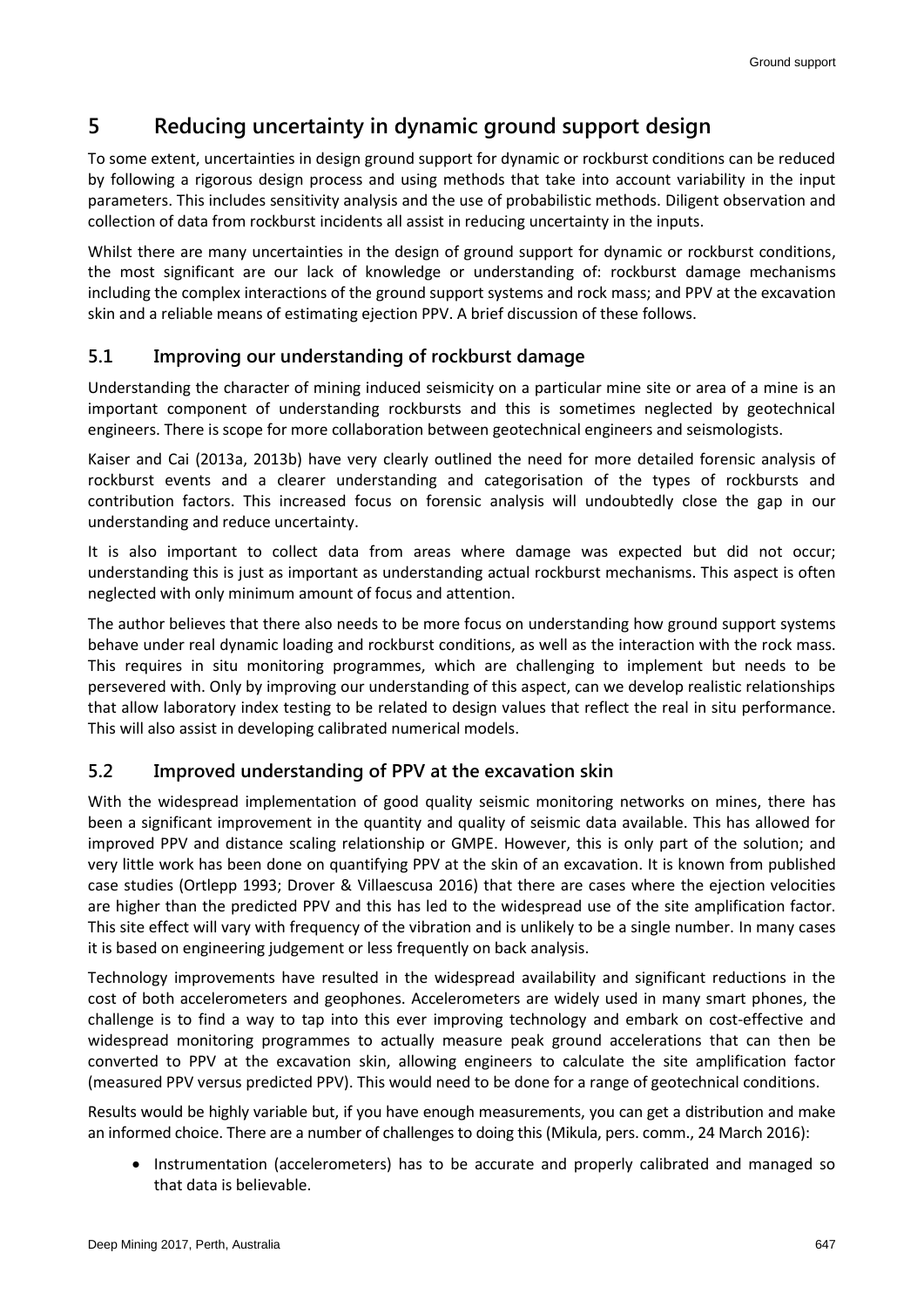- The accelerometers need to be standalone and with a lower power requirement.
- Remote download to the mine data system (fibre optic, etc.).
- Accelerometers need recalibration if vibrated beyond their design range.
- The site effect will vary with the frequency of the vibration, so it will be a package rather than a single number.

Alternatively, a geophone can be installed close to the surface of an excavation (e.g.  $\sim$ 0.5 m); this can be paired with a second geophone installed within a borehole 10 m into the rock mass. This would allow for the site amplification factor to be assessed (Malovichko, pers. comm., 4 November 2016).

The installation of accelerometers or geophones on or close to the surface of an excavation is challenging. With the correct focus, the issues can be addressed and it would be possible to move forward with monitoring programmes that will allow for a more reliable assessment of PPV at the excavation skin for different geotechnical conditions.

Ideally, this type of monitoring programme should be linked to monitoring programmes designed to understand ground support interaction with the rock mass under dynamic loading.

### **6 Conclusion**

There are significant uncertainties in the design of ground support from dynamic and rockburst conditions. These range from natural and spatial variability for known parameters to significant gaps in our understanding of rockburst mechanisms and PPV at the excavation skin and the associated ejection PPV. This is demonstrated by observation of how variable rockburst damage can be spatially.

By applying a rigorous design process and appropriate methodologies, some these uncertainties can be catered for in the design calculations. This allows for the calculation of more reliable Factor of Safety as well as improved understanding of how it varies, which is an important input into risk assessments. Any design process needs to be supported by quality observations and data from rockbursts.

The use of numerical modelling, statistical seismic hazard assessments and probabilistic assessment of PPV in time and space are, in the authors' opinion, better than the more commonly used deterministic approach; using this approach it is easier to incorporate elements of risk based design and related directly to the risk assessment process and matrices commonly used in the mining industry.

The limitations of current design methods are well known, however, until alternatives are developed we need to take a pragmatic approach and apply them in a sensible manner and attempt to reduce uncertainty in the key inputs.

Improved understanding of rockburst mechanism will be developed through better characterisation of the seismicity and detailed forensic analysis of rockburst events. Forensic analysis should also be expanded to include areas where damage was expected but did not occur.

There is need for in situ monitoring of ground support and the rock mass behaviour under dynamic conditions so that laboratory index tests can be calibrated against measured behaviour. This will assist in deriving design values from these index tests as well as the calibration of numerical models.

Currently, the assessment of ejection PPV is based on using scaling relationships and a site amplification factor based on back analysis of a limited number of cases or engineering judgement. There is a need to undertake widespread measurements of PPV at the excavation skin to allow for this area of uncertainty to be narrowed. Technological improvements in instrumentation and communications need to be harnessed to enable to better understand PPV on the excavation skin. This should be considered as an integral part of forensic investigations as well as to improve understanding of ground support systems. This is a research opportunity that needs to be taken up by the mining industry.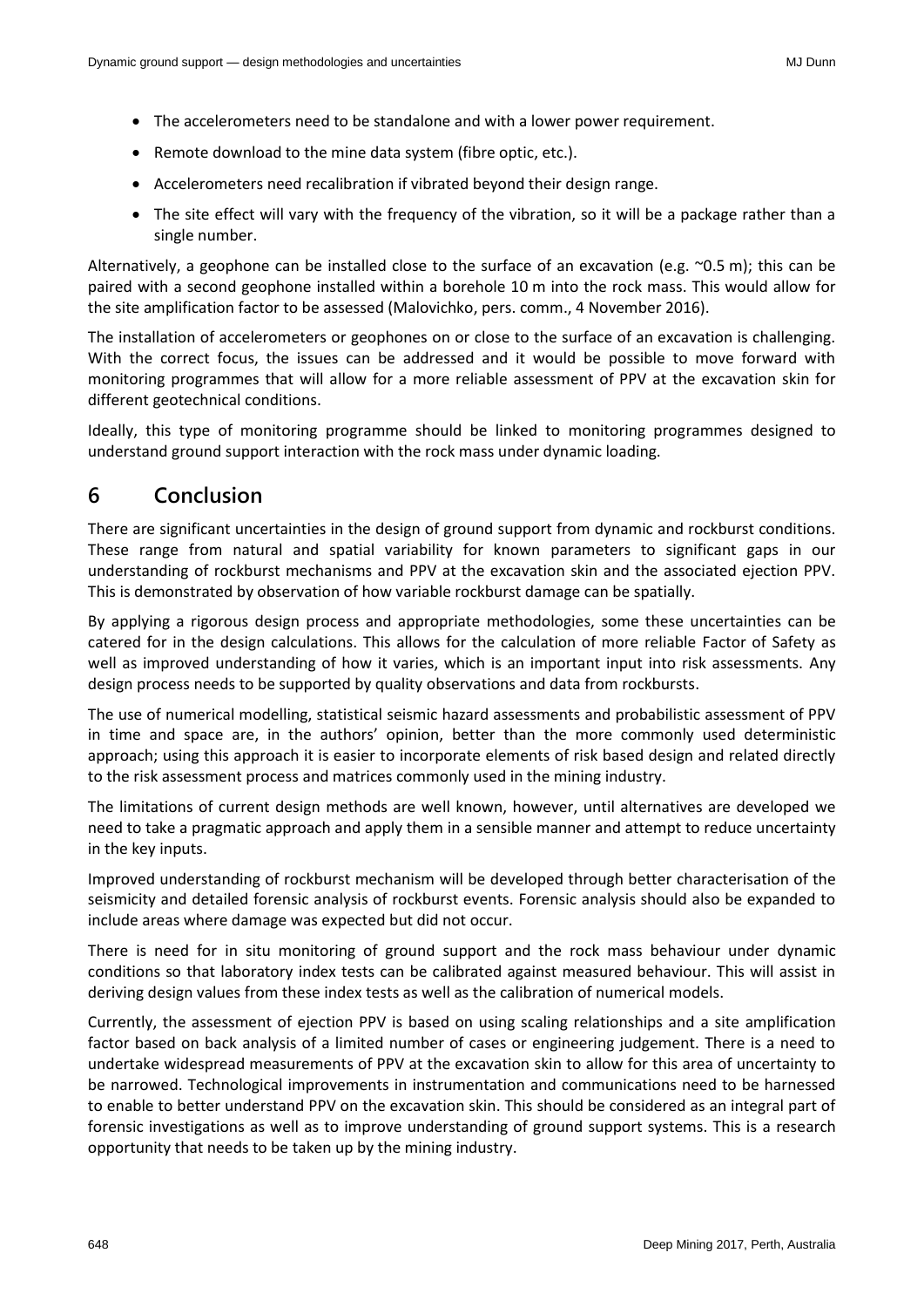### **References**

- Anon., 1988, *An Industry Guide to Methods of Ameliorating the Hazards of Rockfalls and Rockbursts*, Chamber of Mines Research Organization, Johannesburg.
- Baecher, GB & Christian, JT 2003, *Reliability and statistics in geotechnical engineering*, Wiley, London.
- Barton, N, Lien, R & Lunde, J 1974, 'Engineering classification of rock masses for the design of rock support', *Rock Mechanics*, vol. 6, pp. 189–236.
- Brown, ET 2007, *Block Caving Geomechanics*, 2nd edn, Julius Kruttschnitt Mineral Research Centre, Brisbane, pp. 696.
- Drover, C & Villaescusa, E 2016, 'Estimation of dynamic load demand on a ground support scheme due to a large structurally controlled violent failure – a case study', *Mining Technology*, vol. 125, no. 4, pp. 191–204.
- Dunn, MJ 2013, 'Uncertainty in ground support design and implementation in underground mining', in Y Potvin (ed.), *Proceedings of the Seventh International Symposium on Ground Support in Mining and Underground Construction*, Australian Centre for Geomechanics, Perth, pp. 345–358.
- Durrheim, RJ, Milev, AM, Spottiswoode, SM & Vakalisa, B 1997, *Improvement of worker safety through the investigation of the site response to rockbursts*, SIMRAC Final Project Report GAP 201, Department of Minerals and Energy, Pretoria, pp. 530.
- Fuller, PG 2010, 'Ground Support Selection and Performance Considerations in Seismically Active Mines', in P Hagan & S Saydam (eds), *Proceedings of the Second Australasian Ground Control in Mining Conference*, The Australasian Institute of Mining and Metallurgy, Melbourne, pp. 3–10.
- Hadjigeorgiou, J & Harrison, JP 2011, 'Uncertainty and sources of error in rock engineering', in Q Qian & X Zhou (eds), *Proceedings of the 12th ISRM International Congress on Rock Mechanics, Harmonising Rock Engineering and the Environment*, CRC Press, Leiden, pp. 2063–2067.
- Hadjigeorgiou, J & Potvin, Y, 2011, 'A critical assessment of dynamic rock reinforcement and support testing facilities', *Rock Mechanics and Rock Engineering,* vol. 44, pp. 565–578.
- Hagan, TO, Milev, AM, Spottiswoode, SM, Hildyard, MW, Grodner, M, Rorke, AJ, Finnie, GJ, Reddy, N, Haile, AT, Le Bron, KB & Grave, DM 2001, 'Simulated rockburst experiment—an overview', *The Journal of The Southern African Institute of Mining and Metallurgy*, vol. 101, no. 5, pp. 217–222.
- Harris, PH & Wesseloo, J 2015, *mXrap*, software, version 5, Australian Centre for Geomechanics, The University of Western Australia, Perth, Western Australia, viewed 24 January 2017, www.mxrap.com
- Haile, AT & Le Bron, K 2001, 'Simulated rockburst experiment evaluation of rock bolt reinforcement performance', *The Journal of the South African Institute of Mining and Metallurgy*, vol. 101, no. 5, pp. 247–251.
- Harr, ME 1996, *Reliability-based design in civil engineering*, McGraw-Hill, Dover, New York.
- Heal, D, 2007, 'Ground support for rockbursting conditions theory and practice', *Course Notes for Advanced ground support in underground mining (COR 0703)*, Australian Centre for Geomechanics, Perth, Section 5, pp. 54.
- Heal, D, Potvin, Y & Hudyma, M 2006, 'Evaluating rockburst damage potential in underground mining', *Proceedings 41st U.S. Symposium on Rock Mechanics* (USRMS), Golden, Colorado, pp. 12.
- Heal, D & Potvin, Y 2007, 'In-situ dynamic testing of ground support using simulated rockbursts', in Y Potvin (ed.), *Proceedings of the 4th International Seminar on Deep and High Stress mining*, Australian Centre for Geomechanics, Perth, pp. 373–394.
- Institute of Mine Seismology 2016 *IMS Vantage*, software, Institute of Mine Seismology, Hobart, www.imseismology.org/downloadvantage/
- Joughin, WC, Thompson, J, Leach, AR, Le Bron, KB, Howell, GC, Chiwaye, H, Dube, J & Venter, J 2012, Evaluation of the performance of shotcrete with and without fibre reinforcement under dynamic and quasi-static loading conditions, Research project SIM040204, Safety in Mines Research Advisory Committee, Johannesburg.
- Kaiser, PK & Cai, M 2013a, 'Critical review of design principles for rock support in burst-prone ground time to rethink!', in Y Potvin& B Brady (eds), P*roceedings of the Seventh International Symposium on Ground Support in Mining and Underground Construction*, Australian Centre for Geomechanics, Perth, pp. 3–38.
- Kaiser, PK & Cai, M 2013b, 'Rockburst damage mechanisms and support design principles', in A Malovichko & D Malovichko (eds), *Proceedings of the 8th International Symposium on Rockbursts and Seismicity in Mines: RaSiM8*, Geophysical Survey of Russian Academy of Sciences, Obninsk, Mining Institute of Ural Branch of Russian Academy of Sciences, Perm, pp. 349–370.
- Kaiser, PK, McCreath, DR & Tannant, DD 1996, *Canadian Rockburst Support Handbook*, Geomechanics Research Centre, Laurentian University, Sudbury.
- Lilly, CR, Roberts, T, Putzar, G, Beck, DA 2013, 'Dynamic simulations of excavations with yielding bolts', in Y Potvin & B Brady (eds), *Proceedings of the Seventh International Symposium on Ground Support in Mining and Underground*, Australian Centre for Geomechanics, Perth, pp. 525–538.
- Malovichko, DA & Basson, G 2014, 'Simulation of mining induced seismicity using Salamon-Linkov method', in M Hudyma & Y Potvin (eds), *Proceedings of the Seventh International Conference on Deep and High Stress Mining*, Australian Centre for Geomechanics, Perth, pp. 667–680.
- Malovichko, DA 2016, 'Assessment of seismic hazard using results of numerical modelling', presentation at *26th Mine Seismology Seminar*, Institute of Mine Seismology, Hobart.
- McGarr, A, Green, RW & Spottiswoode, SM 1981, 'Strong ground motion of mine tremors: some implications for near-source ground motion parameters', *Bulletin of the Seismological Society of America*, vol. 71, no. 1, pp. 295–319.
- Mikula, PA 2012, 'Progress with empirical performance charting for confident selection of ground support in seismic conditions', *Transactions of the Institutions of Mining and Metallurgy*, Mining Technology, vol. 121, no. 4, pp. A192–A203.